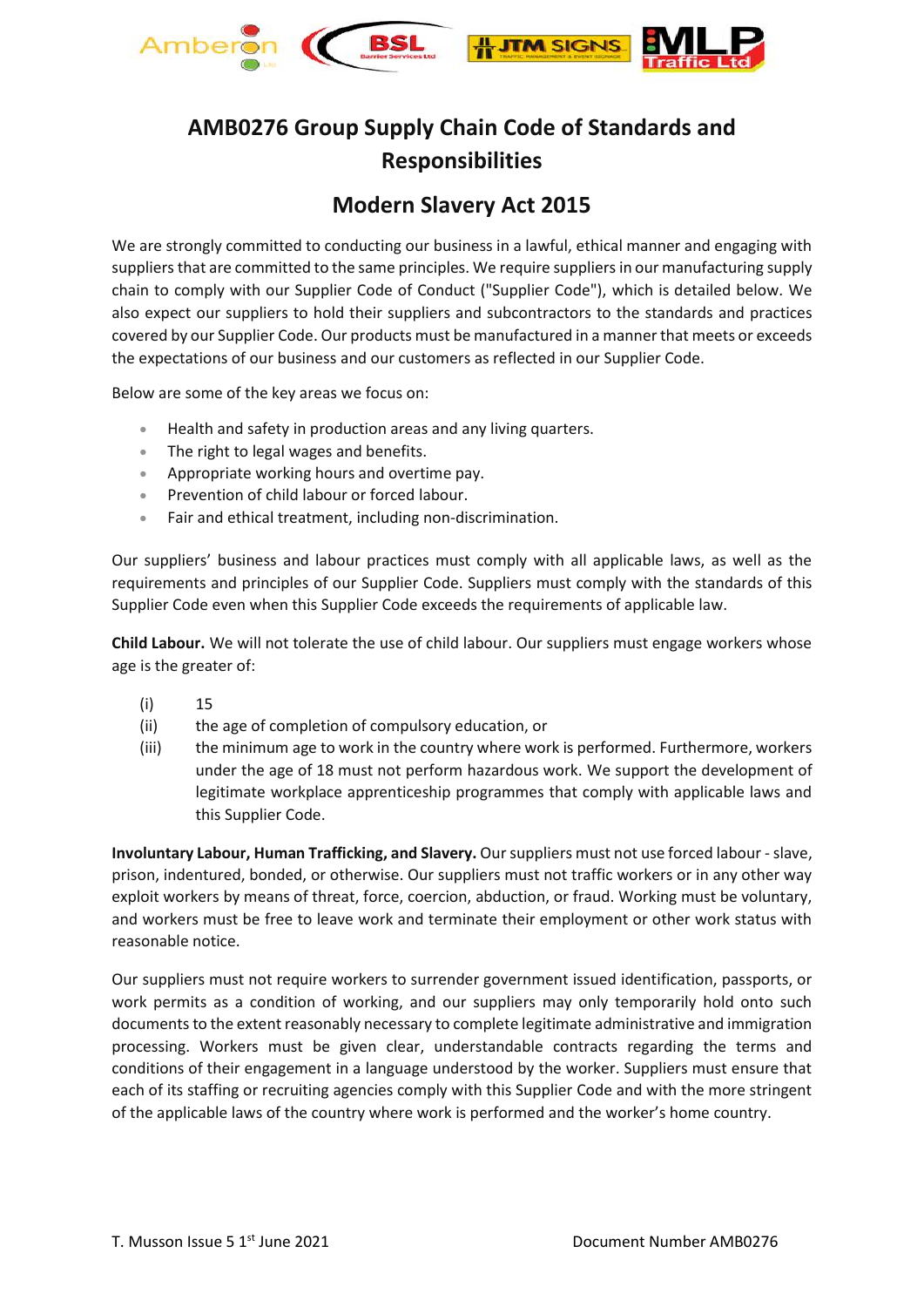**Safety and Health.** Our suppliers must provide workers with a safe and healthy work environment, and suppliers must, at a minimum, comply with applicable laws regarding working conditions and with the standards below.

**Occupational Safety***.* Suppliers must educate workers on safety procedures and also control worker exposure to potential physical safety hazards by implementing physical guards, barriers, and/or engineering and administrative controls. Workers must be informed and receive appropriate education in advance if they will be working with (or otherwise exposed to) hazardous or dangerous conditions or materials. In addition, workers must be given appropriate personal protective equipment and educated and trained on the proper use of such equipment. Suppliers must manage, track, and report occupational injuries and illnesses.

**Physically Demanding Work.** Suppliers must continually identify, evaluate, and control physically demanding tasks to ensure that worker health and safety is not jeopardised.

**Emergency Preparedness and Response***.* Suppliers must identify and plan for emergency situations and implement and train their workers on response systems, including emergency reporting, alarm systems, worker notification and evacuation procedures, worker training and drills, first-aid supplies, fire detection and suppression equipment, and unblocked exit facilities.

**Machine Safeguarding***.* Suppliers must implement a regular machinery maintenance programme. Production and other machinery must be routinely evaluated for safety hazards.

**Sanitation and Housing***.* Workers must be provided with reasonable access to clean toilet facilities and drinking water. If suppliers provide residential facilities for their workers, they must provide clean and safe accommodations.

**Wages & Benefits.** Our suppliers must pay their workers in a timely manner and provide compensation (including overtime pay and benefits) that, at a minimum, satisfy applicable laws. Deductions from wages as a disciplinary measure are not permitted.

**Working Hours.** Except in unusual or emergency situations, suppliers must not require a worker to work more than 60 hours per week, including overtime, and each worker must be entitled to at least one day off for every seven-day work period. In all circumstances, working hours must not exceed the maximum amount permitted by law.

**Anti-discrimination.** Conditions of working must be based on an individual's ability to do the job, not on personal characteristics or beliefs. Our suppliers must not discriminate on the basis of race, colour, national origin, gender, sexual orientation, religion, disability, age, political opinion, pregnancy, marital or family status, or similar factors in hiring and working practices such as job applications, promotions, job assignments, training, wages, benefits, and termination. Suppliers must not subject workers or applicants to medical tests that could be used in a discriminatory manner.

**Fair Treatment.** All workers must be treated with respect and dignity. Our suppliers must not engage in or permit physical, verbal, or psychological abuse or coercion, including threats of violence, sexual harassment, or unreasonable restrictions on entering or exiting work and residential facilities.

**Immigration Compliance.** Our suppliers may only engage workers who have a legal right to work. If suppliers engage foreign or migrant workers, such workers must be engaged in full compliance with the immigration and labour laws of the host country.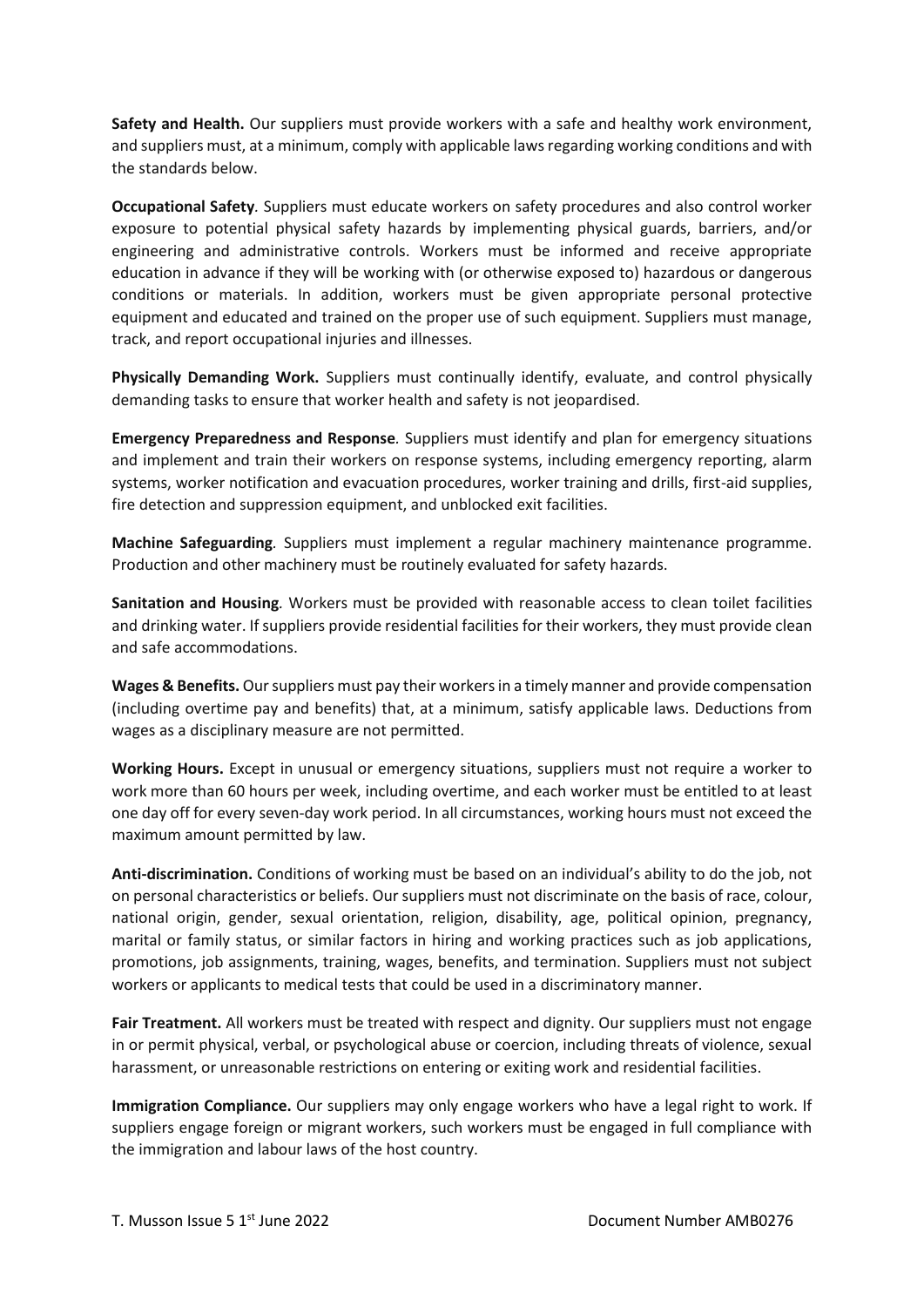## **Ethical Behaviour**

*No Bribery.* Our suppliers must not offer nor accept bribes or other means of obtaining undue or improper advantages to anyone for any reason, whether in dealings with governments or the private sector.

**Anti-Corruption***.* Suppliers must comply with applicable anti-corruption laws, including the United Kingdom Bribery Act, and not offer anything of value, either directly or indirectly, to government officials in order to obtain or retain business. Suppliers must not make illegal payments to government officials themselves or through a third party.

**Whistle-blower Protection.** Suppliers must protect worker whistle-blower confidentiality and prohibit retaliation against workers who report workplace grievances. Suppliers must create a mechanism for workers to submit their grievances anonymously.

**Management Systems.** Suppliers must adopt a management system to ensure compliance with applicable laws and this Supplier Code and to facilitate continual improvement.

**Management Accountability and Responsibility***.* Suppliers must have designated representatives responsible for implementing management systems and programmes that oversee compliance with applicable laws as well as this Supplier Code. Senior management must routinely review and assess the quality and efficiency of the management systems and programmes. *We also expect our suppliers to hold their suppliers and subcontractors to the standards and practices covered by this Supplier Code.* 

**Risk Management.** Suppliers must establish a process to identify the environmental, health, safety, and ethical risks associated with their operational and labour practices. In addition, management must develop appropriate processes to control identified risks and ensure regulatory compliance.

**Training.** Management must maintain appropriate training programmes for managers and workers to implement the standards in this Supplier Code and to comply with applicable legal requirements.

**Communication and Worker Feedback***.* Suppliers must clearly and accurately communicate and educate workers about our organisations policies, practices, and expectations. We encourage suppliers to partner with us to implement a process to assess workers' understanding of the standards and practices covered by this Supplier Code.

**Documentation and Records.** Suppliers must create, retain, and dispose of business records in full compliance with applicable legal requirements along with appropriate confidentiality to protect privacy.

**Environment.** Our suppliers must comply with applicable environmental laws. As a business we encourage our suppliers to implement systems that are designed to minimise the impact on the environment by the supply chain system, the production process, and the products themselves.

**Environmental Permits and Recordkeeping***.* Suppliers must obtain and keep current all required environmental permits, approvals, and registrations and follow applicable operational and reporting requirements.

**Effective Management and Disposal of Hazardous Substances***.* Suppliers must effectively identify and manage the safe handling, movement, storage, and disposal of chemicals and other substances that pose a threat to the environment, including providing workers with appropriate training on the safe